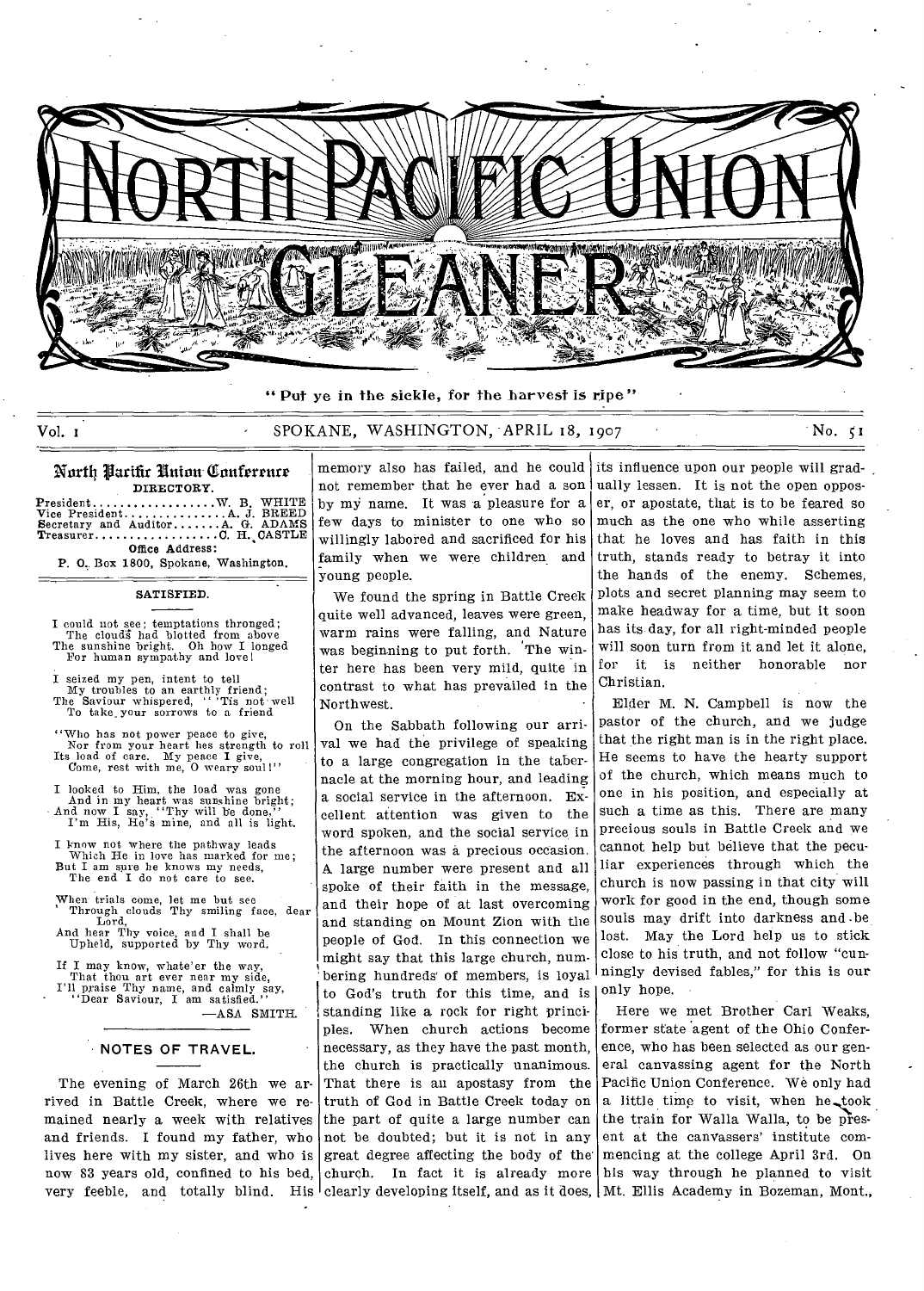# **2** NORTH PACIFIC UNION GLEANER

and spend a day or so. We trust our homes in the valley is truly a grand be on the ground as usual, where all hearty welcome, and do all they can to assist him in his work, that his coming to our union may be greatly blessed of God. On account of the sickness of her father Sister Weaks will be detained for a month or so, but will join her husband later on.

The west building of the Review and Herald is still owned by them, and is partly occupied by. tenants. The lots across the street where the manufacturing plant was located have been sold and on them is now being erected a brick block for commercial purposes.

Here in Battle Creek we met many friends of former years whom we were indeed glad to see, and all in all felt that our stay there was profitable. Calling a few hours at Hamilton, Ontario, we passed on to New York over the New York Central, going down the shores of the historic Hudson by daylight. It is a noble stream, but for grandeur and beauty of scenery cannot be compared to the Columbia.

Next Sabbath at noon, April 6th, we launch out upon the deep waters of the Atlantic Ocean for our first trip at sea. Our boat is the "Celtic" of the American Line, and touches England at Southampton on the southern shore. Pray for us. W. B. WHITE.

### UPPER COLUMBIA.

### POMEROY, WASH.

March 22d I went to the above place, when we immediately drove to the home of Sister Tidwell, whose daughter is very sick. She was apparently at the point of death, but has since improved. Meetings were held in the church Sabbath and Sunday and one cottage-meeting was held. The attendance from the outside was small. The weather was very unfavorable—rain, mud and snow. Several orders were taken for the "Institute" and "Pastor Hill's Bible Class." Monday Brother Oliver and I drove across the country thirty miles to

### Clarkston and Lewiston.

These two places contain about 10,000 inhabitants, and are situated on the opposite banks of the Snake river. To look down from the surrounding bluffs and behold the beautiful orchard

brethren will give Brother Weaks a sight. There are a few families of our foods that campers want can be obfaith living there. They are very anx-j tained. ious that some minister locate there 'and make that vicinity his field of labor for a year or two at least. I believe it is a promising field and should have a tent effort this summer.

> We held two meetings and visited all the Sabbath-keepers. Several orders were taken for the "Institute" and "Bible Class." The brethren hold their meetings in the Episcopal church, on the Clarkston side. Thursday we drove 16 miles to

#### Genesee, Idaho.

There are about ten families of out people located here, about seven miles from the above place, in a basin in the hills along the Clearwater river. They have a prosperous church-school of twenty-two pupils, taught by Brother Phelps. We held eight meetings while there. One subscription was taken for the "Review" and a club of thirty "Signs" was ordered by the church, besides several of the "Institute" and "Bible Class." On Sabbath the Spirit of the Lord was poured out in a marked measure; eight of the young people gave their hearts to God and others renewed their consecration. On Sunday eight were baptized, six of the young people and two brethren, one of whom was a step-brother to Sister Helen Conard, secretary of the Sabbath-school department of the Upper Columbia Conference. Nine united with the church.

G. E. LANGDON.

### CAMP-MEETING IN WESTERN WASHINGTON.

NEW TENTS. We have already mentioned through the Gleaner that a new pavilion and some family tents are being made at a factory in Portland. Not alone are they needed, as all can readily see who- know the condition of our old tents, but the prospect of presenting such an appearance to the people where the meeting is to be held as a new, well made pavilion will give, will surely be of special interest to our churches. These tents *must be paid*  for, so every one should come ready to do something toward raising the necessary money.

FOOD AND SUPPLIES. A store tent will live the truth.

We wish to mention in this connection that there will be no restaurant this year as in the past. More than one reason might be assigned for this departure, but the chief one is that so many have to work practically all day Sabbath to operate a restaurant, which fact does not seem at all consistent with our profession as Sabbath-keepers. The Sabbath is the day when everyone should be wholly free to get the spiritual benefits that are offered on that day as on no other.

So we are planning to have an annex to the provision store where a stove will be placed, and a cook will be employed. In this way the campers can buy over the counter dishes of warm food if they so desire, and take it to their own table. The store and cooking annex will not be open on the Sabbath, however, so that what is wanted for the day of rest must be purchased on the day before. We think this will appeal to the best judgment of our people who love the Sabbath of God.

MINISTERIAL HELP. Elder K. C. Russell from the General Conference will be with us through the meeting. Other help also will come, but we cannot announce at this time just who it will be. Will mention this later.

DELEGATES. Each organized church in the conference is entitled to one delegate for its organization, and an additional delegate for every ten members. These delegates should be elected early, and their credentials sent to the conference secretary, C. E. Knight.

In selecting delegates take, reasonable care to choose those who will take a real active and intelligent part in the conference proceedings. We hope each church will have its full quota of delegates to represent their interests in the session. See notice of first meeting of the conference in other column of this paper.

To do is not sufficient; it is, necessary to be. "Christ  $* * *$  loved the church, and gave Himself for it; that he might present it to Himself a glorious church, not having spot or wrinkle, 'or any such thing." Then, while we give the truth, we must also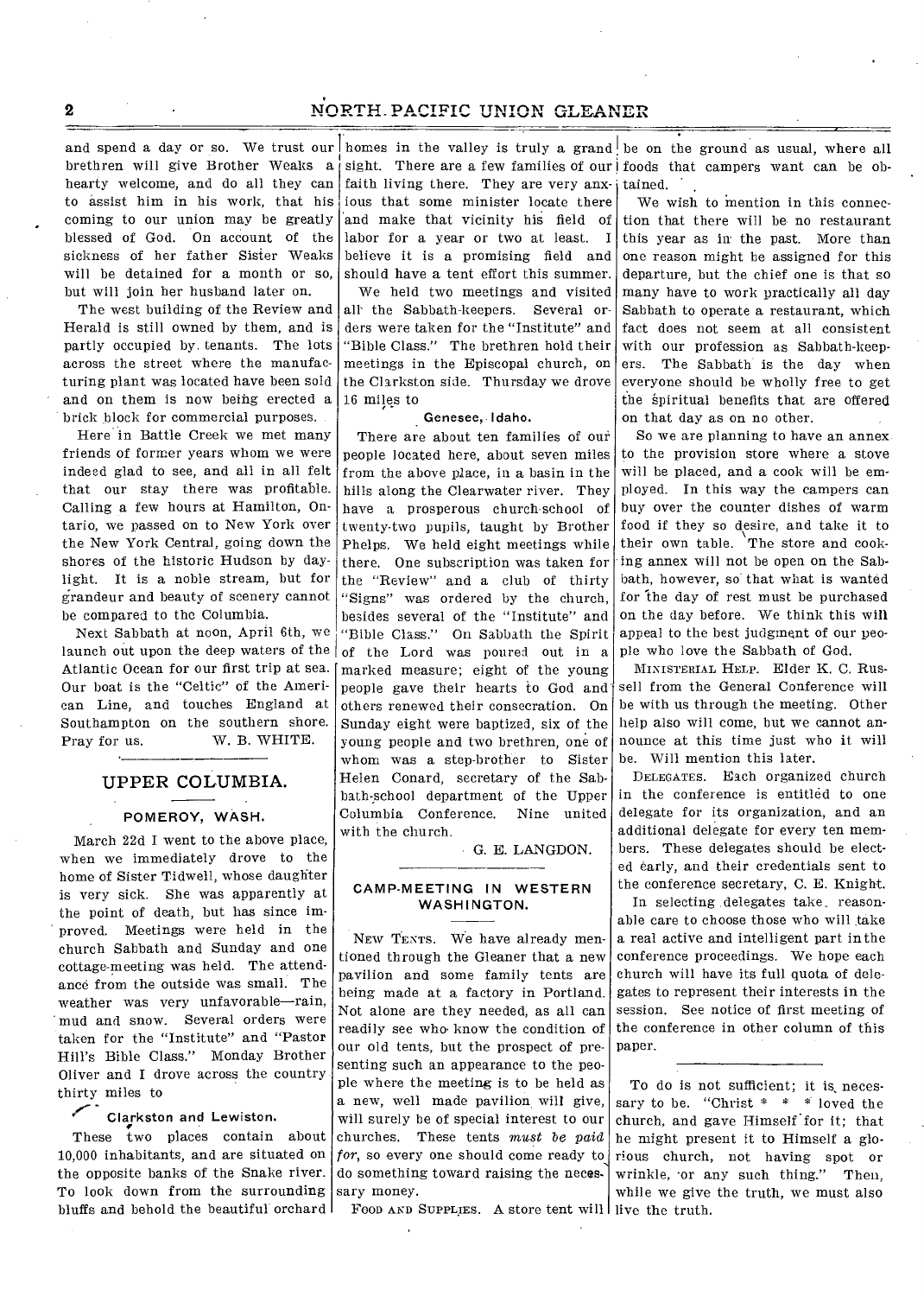# NORTH PACIFIC UNION GLEANER 3

| <b>WESTERN OREGON CONFERENCE</b><br>RECEIPTS FOR YEAR ENDING | (Pacific<br>Earthquake<br>Fund<br>53.55<br>Press only) $\dots\dots\dots\dots$ | 3.90<br>Miscellaneous<br>Monitor<br>197.64                |
|--------------------------------------------------------------|-------------------------------------------------------------------------------|-----------------------------------------------------------|
| MARCH 31, 1907.                                              | Caribbean<br>Training<br>East                                                 | Montavilla<br>324.96                                      |
|                                                              | 56.00<br>$School$                                                             | Mount Tabor<br>242.63                                     |
| Tithe.                                                       | 97.01<br>Haskell Home                                                         | Myrtle Point<br>12.32                                     |
| Albany \$ 208.27                                             | 736.56<br>$$150,000$ Fund                                                     | McMinnville<br>18.75                                      |
|                                                              | 5.00<br>$$100,000$ Fund                                                       | Newberg $\dots\dots\dots\dots\dots\dots\dots$<br>113.77   |
| 939.44<br>Ashland $\ldots \ldots \ldots \ldots \ldots$       | 18.00<br>Huntsville School                                                    | Portland<br>484.59                                        |
| Astoria<br>178.01                                            | 2.00                                                                          | Portland Scondinavian<br>14.70                            |
| 133.09<br>Beaverton $\cdots$                                 | India Mission<br>75.67                                                        | Roseburg<br>149.67                                        |
| 156.40<br>Blachly                                            | International Pub. $Assn$                                                     | 123.78                                                    |
| 7.15<br>Brownsville                                          | Kingston Relief<br>1.50                                                       | Salem<br>293.02                                           |
| 744.71<br>Chitwood                                           | 244.35<br>Laurelwood Improvement fund                                         | Saint Johns<br>390.23                                     |
| 514.30<br>Coquille                                           | 7.52<br>Levant Mission                                                        | Svensen $\ldots, \ldots, \ldots, \ldots, \ldots$<br>13.50 |
| 73.73<br>Cottage Grove                                       | 335.99<br>Midsummer Offerings                                                 | Tillamook<br>47.81                                        |
| 305.25<br>Dallas                                             | 252.31<br>Mission Board                                                       | Woodburn<br>$-66.70$                                      |
| 180.98                                                       | 162.91<br>Mountain Mission India                                              |                                                           |
| 128.67<br>Drain                                              | Orphans<br>3.50                                                               | Total\$3,604.41                                           |
| 545.04<br>Eugene                                             | 11.45<br>Pacific Press Building Fund                                          | Trust Funds.                                              |
| 387.54<br>Falls City                                         | 78.76<br>Religious Liberty                                                    | Annual Offerings \$<br>42.87                              |
| 222.10<br>$\text{Friend}$                                    | Sabbath School Offerings 1,397.15                                             | Colored Work<br>7.70                                      |
| 296.31                                                       | 129.30<br>Second Tithe                                                        | Caribbean<br>Training<br>$\rm East$                       |
| Grants Pass                                                  | S. D. A. Earthquake Sufferers                                                 | $School$<br>1.00                                          |
| 396.49<br>Gravel Ford                                        | .50<br>$(S. F.)$                                                              | \$150,000 Fund<br>91.18                                   |
| 660.04<br>Hopewell                                           | 141.75<br>Singapore Mission                                                   | 2.00<br>Huntsville School                                 |
| 7.50<br>Jacksonville                                         | 187.05<br>Southern Field                                                      | 1.50                                                      |
| 108.25<br>$Jewel1$                                           | 3.00<br>Southern Publishing Ass'n                                             | International Pub. Ass'n                                  |
| Lake Creek<br>193.72                                         | 447.44<br>Tent and Camp-meeting Fund                                          | Kingston Relief<br>1.50                                   |
| 480.40<br>$Laurelwood$                                       | 1.00<br>Text Book Fund                                                        | Mission Board<br>38.75                                    |
| 204.50<br>Medford                                            | 123.00<br>Walla Walla College Debt fund                                       | 3.50                                                      |
| 95.50<br>Miscellaneous                                       | 269.08<br>Weekly Offerings                                                    | Religious Liberty<br>12.72                                |
| 644.17<br>Monitor                                            | 27.81<br>J. J. Westrup Fund                                                   | 236.10<br>S. S. Offerings                                 |
| Montavilla  1,414.95                                         | 6.96<br>Woolsey Home for Orphans                                              | Southern Field<br>3.05                                    |
| Mount Tabor  1,246.17                                        |                                                                               | 1.00                                                      |
| 176.94<br>Myrtle Point                                       | Total\$6,221.98                                                               | 52.42<br>Weekly Offerings $\ldots \ldots \ldots$          |
| 113.47<br>McMinnville                                        | EDITH STARBUCK, Treas.                                                        | 2.36<br>Canton Chapel                                     |
| 781.21<br>$Newberg$                                          |                                                                               | Tent and Camp-meeting Fund<br>11.65                       |
| 50.60<br>Park Place                                          | WESTERN OREGON CONFERENCE                                                     | Total $\ldots \ldots \ldots \ldots \ldots$ . \$ 509.30    |
|                                                              | RECEIPTS FOR MONTH END-                                                       |                                                           |
| 192.67<br>Portland Scandinavian                              | ING MARCH 31, 1907.                                                           | EDITH STARBUCK, Treas.                                    |
| 625.17                                                       |                                                                               |                                                           |
| 742.37<br>$Royal$                                            | Tithe.                                                                        | MONTANA.                                                  |
| 997.55<br>Salem $\dots\dots\dots\dots\dots\dots\dots\dots$   | Albany $\ldots \ldots \ldots \ldots \ldots \$<br>14.00                        |                                                           |
| St. Johns  1,259.64                                          | 171.45<br>Albina                                                              | Miss Adeline Rouleau was a recent                         |
| 36.33<br>Sheridan                                            | 102.28<br>Ashland                                                             | caller in Butte.                                          |
| 135.39<br>Svensen $\dots\dots\dots\dots\dots\dots\dots$      | Astoria<br>13.05                                                              |                                                           |
| 186.65<br>The Dalles                                         | 13.00<br>$Beaverton$                                                          | Mrs. Teresa Gosmer is visiting her                        |
| Tillamook<br>275.95                                          | 22.39<br>$Blachly$                                                            | mother in Bozeman this week.                              |
| 50.00<br>Willamina                                           | 148.69<br>$Chitwood$                                                          |                                                           |
| 290.83<br>Woodburn                                           | 92.95<br>Coquille                                                             | Elder W. F. Martin will spend the                         |
|                                                              | 3.07<br>Cottage Grove                                                         | coming Sabbath in Butte; from there                       |
| $Total$ \$21,171.61                                          | 49.61                                                                         | he will go to Philipsburg. On his re-                     |
| Trust Funds.                                                 | 70.00<br>$Drain \dots \dots \dots \dots \dots \dots \dots \dots$              | turn he will stop at Whitehall.                           |
| Annual Offerings \$ 981.20                                   | 92.11<br>Eugene $\dots\dots\dots\dots\dots\dots\dots\dots$                    |                                                           |
| 58.72<br>Canton Chapel                                       | 42.65<br>Falls City                                                           | Mrs. Clayton Page, of Pageville, has                      |
| 53,57<br>China Girl                                          | 29.90<br>$\text{Friend}$                                                      | undergone a successful operation at the                   |
| 7.00<br>China Mission                                        | 92.25<br>Grants Pass                                                          | hands of Dr. Farnsworth, at Missoula.                     |
| 11.00<br>Christian Record                                    | 54.40<br>Gravel Ford                                                          |                                                           |
| 67.97<br>Colored Work                                        | 59.11<br>Hopewell                                                             | Miss Hattie Rittenhouse is at present                     |
| (Pacific<br>Fund<br>Earthquake                               | 31.03<br>Laurelwood                                                           | engaged in nursing at Missoula.                           |
| Press and others)                                            | 4.50<br>$166.40$   Medford                                                    | W. A. GOSMER.                                             |
|                                                              |                                                                               |                                                           |